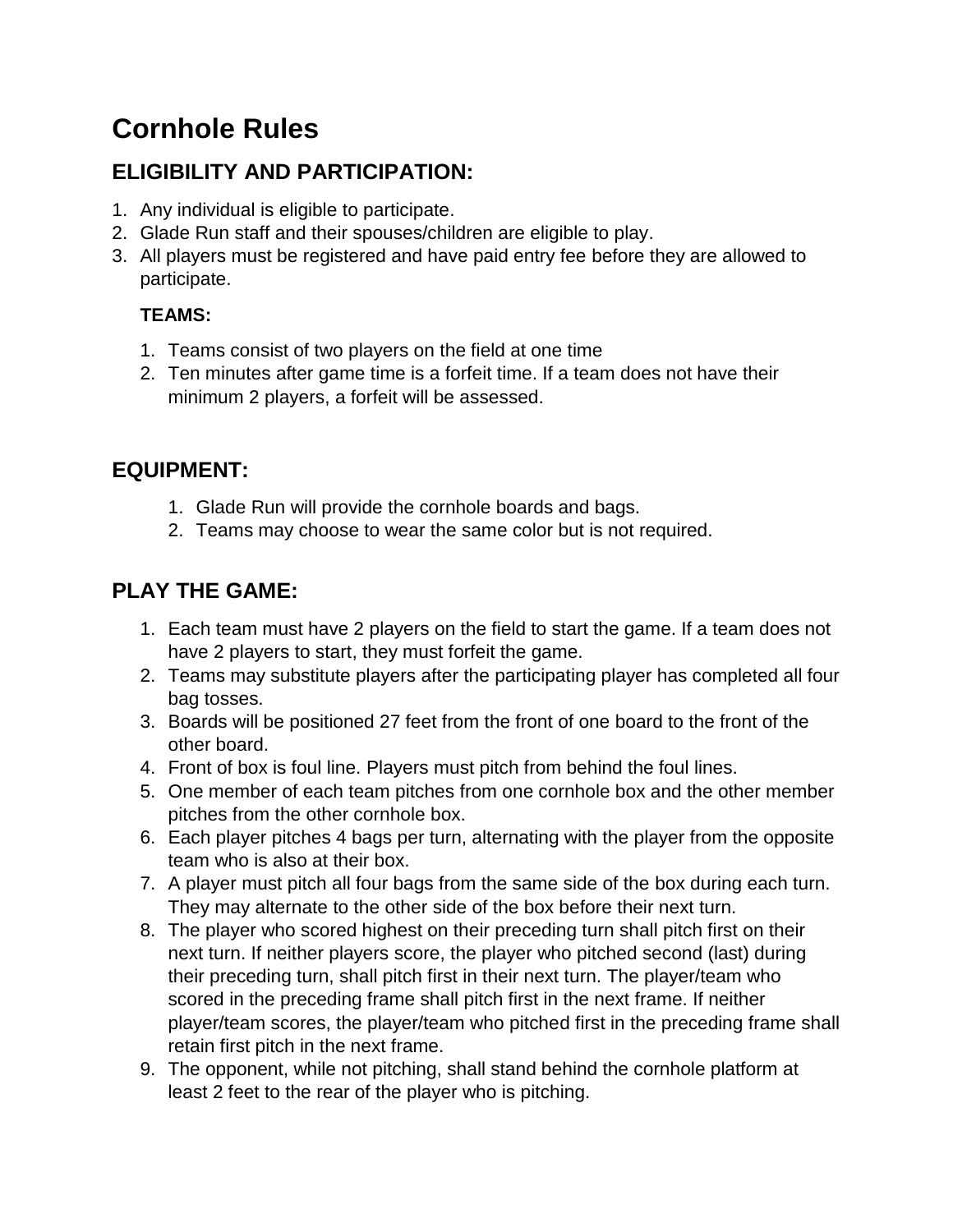- 10.The game shall be played to 21 points. The first player/team to reach (or exceed) that amount at the conclusion of an inning is the winner.
- 11.The Cornhole match can never end in the middle of an inning. Thus, if a team that pitches first reaches 21 points, the game can not end until the other side is allowed to pitch all of their corn bags and the inning is completed.
- 12.If the Cornhole match is tied at 21 or more at the end of an inning, play continues until one team or the other achieves a higher score at the end of an inning and wins the match.

### **SCORING:**

- **1. Corn Bag In-The-Hole -** A corn bag in-the-hole (or Hole-In) is a corn bag which is thrown through the hole in the cornhole board or otherwise comes to rest inside the cornhole platform (knocked in by another player or an act of God). A corn bag in-the-hole is worth **three (3) points.**
- 2. **Corn Bag In-The-Count -** A corn bag that is not in-the-hole but lands with any portion of the corn bag resting on the cornhole platform is in-the-count. A corn bag in-the-count has a value of **one (1) point.** For a corn bag to be in-the-count, it must not touch the ground or any other portion of the court prior to coming to rest on the cornhole platform. If a corn bag touches the ground before coming to rest on the cornhole platform, it is a foul and must be removed from the cornhole platform prior to the continuation of play.
- 3. **Corn Bag Out-Of-The-Count -** A corn bag which comes to rest anywhere except in-the-count or in-the-hole is out-of-the-count and has **no scoring value.** A corn bag, which is declared to be a foul is considered to be out-of-the-count (no matter where it comes to rest) and must be removed from the cornhole surface prior to the continuation of play.
- 4. **Points Cancellation -** Scoring only happens if you score more points that the other team in that inning. If you have 3 bags on, and the other team has 2, the team with 3 will receive one point for that inning.

# **FOULS:**

Any bag pitched not in compliance with the rules shall result in the discard of that bag for that turn. Any bags knocked out of play by a foul bag shall be put back on the board.

- 1. Any corn bag pitched when the contestant has made contact with or crossed over the foul line before the corn bag is released.
- 2. A corn bag pitched from a different pitchers box than the first corn bag.
- 3. Any corn bag that contacted the court or the ground before coming to rest on the cornhole platform.